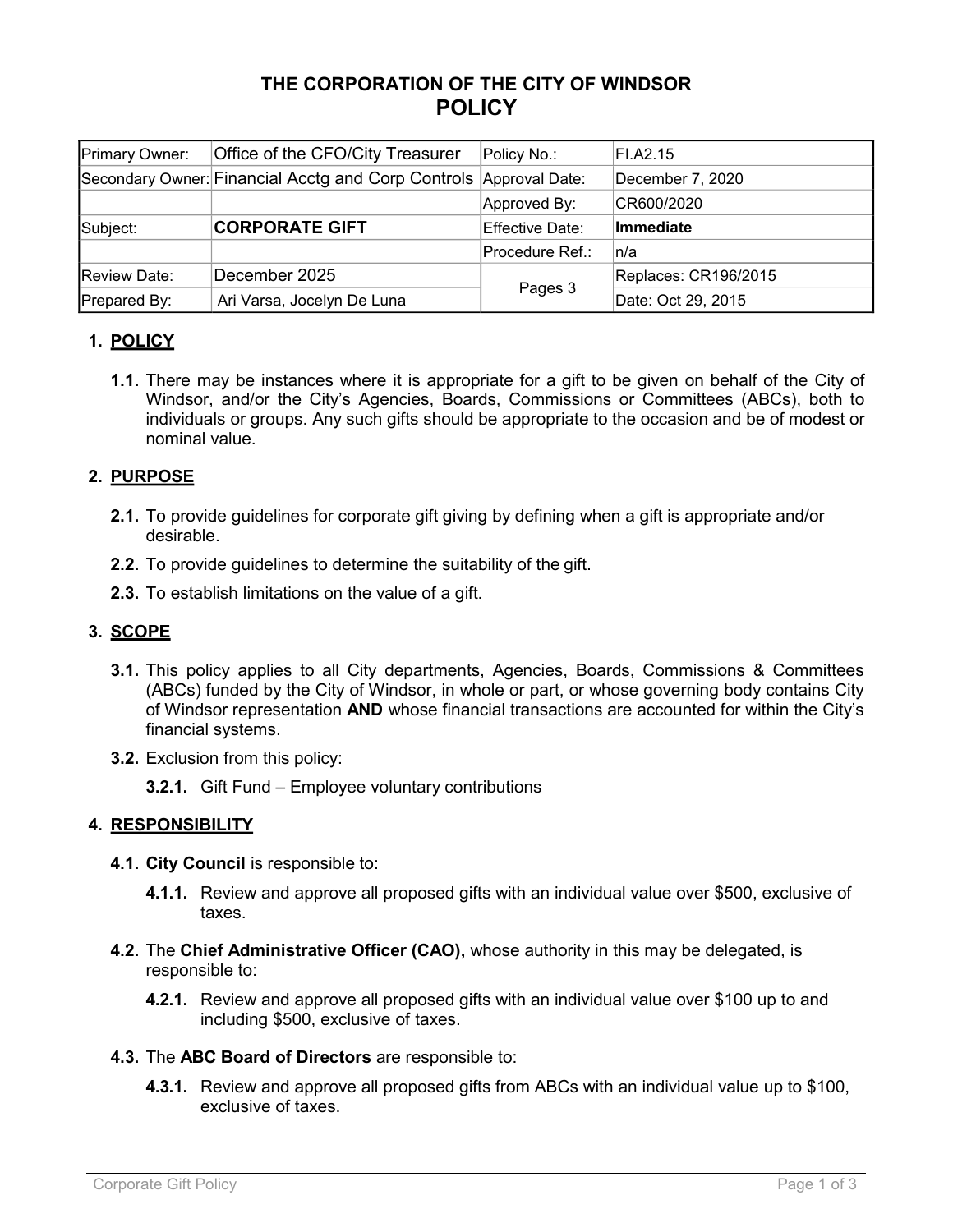- **4.3.2.** Forward all proposed gift requests that are deemed appropriate, with an individual value over \$100 up to and including \$500, exclusive of taxes, to CAO for approval.
- **4.3.3.** Facilitate reports to City Council for all proposed gift requests that are deemed appropriate, with an individual value over \$500, exclusive of taxes.
- **4.4.** The **Chief Financial Officer (CFO)/City Treasurer, or designate**, is responsible to:
	- **4.4.1.** Review and approve all proposed gifts from City departments with an individual value up to \$100, exclusive of taxes.
	- **4.4.2.** Direct the review of this Policy, at a minimum every five (5) years, or sooner if required, and recommend updates as necessary.
- **4.5.** The **Departmental Managers** are responsible to:
	- **4.5.1.** Forward all proposed gift requests, with an individual value up to \$100, exclusive of taxes, to the CFO/City Treasurer or designate for approval.
	- **4.5.2.** Forward all proposed gift requests that are deemed appropriate, with an individual value over \$100 up to and including \$500, exclusive of taxes, to CAO for approval.
	- **4.5.3.** Facilitate reports to City Council for all proposed gift requests that are deemed appropriate, with an individual value over \$500, exclusive of taxes.

### **5. GENERAL GUIDELINES**

- **5.1.** Prior to gift giving, all proposed gift requests must be submitted to Managers and subject for approval as outlined in section 4.5. (Section 4.3 for ABCs).
- **5.2.** Individual gifts should not exceed \$100, exclusive of taxes. However, in those extraordinary circumstances where a higher value gift is deemed appropriate, approval must be obtained from the following:
	- City Council amounts over \$500, exclusive of taxes.
	- Chief Administrative Officer (CAO) amounts over \$100 up to and including \$500, exclusive of taxes.
	- Chief Financial Officer (CFO)/City Treasurer or designate amounts up to \$100, exclusive of taxes.
	- ABC Board of Directors amounts up to \$100, exclusive of taxes.
- **5.3.** The Corporate Purchasing Card must not be used to purchase gifts.
- **5.4.** For reimbursement, a Business Expense Form must be completed. Supporting documentation must include receipts, name of recipient, brief description, purpose for giving the gift and approval as identified in section 5.2.

### **5.5. GIFTS TO INDIVIDUAL OR GROUP (EXTERNAL)**

- **5.5.1.** Occasions and/or circumstances may occur whereby giving a gift may be appropriate. The following list is not intended to be exhaustive, but rather a summary of common occasions for gift presentation:
	- **5.5.1.1.** Appreciation for volunteer efforts.
	- **5.5.1.2.** Citizen recognition for significant achievement and/or contribution to the community.
	- **5.5.1.3.** Citizen recognition (volunteer milestone anniversary, etc.).